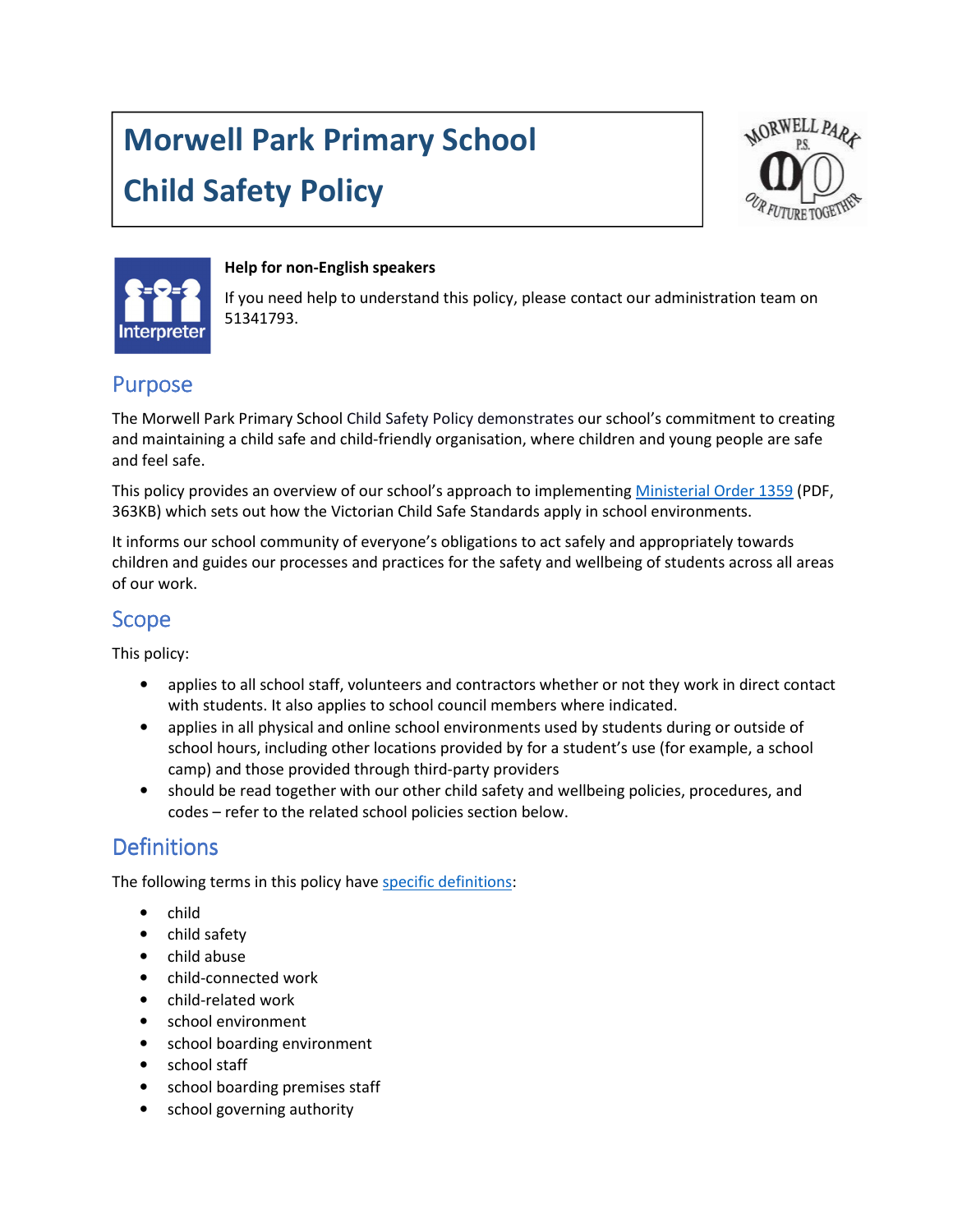- school boarding premises governing authority
- student
- volunteer

## Statement of commitment to child safety

Morwell Park Primary School is a child safe organisation which welcomes all children, young people and their families.

We are committed to providing environments where our students are safe and feel safe, where their participation is valued, their views respected, and their voices are heard about decisions that affect their lives. Our child safe policies, strategies and practices are inclusive of the needs of all children and students.

We have no tolerance for child abuse and take proactive steps to identify and manage any risks of harm to students in our school environments.

We promote positive relationships between students and adults and between students and their peers. These relationships are based on trust and respect.

We take proactive steps to identify and manage any risk of harm to students in our school environment. When child safety concerns are raised or identified, we treat these seriously and respond promptly and thoroughly.

Particular attention is given to the child safety needs of Aboriginal students, those from culturally and linguistically diverse backgrounds, international students, students with disabilities, those unable to live at home, children and young people who identify as lesbian, gay, bisexual, trans and gender diverse, intersex and queer (LGBTIQ+) and other students experiencing risk or vulnerability. Inappropriate or harmful behaviour targeting students based on these or other characteristics, such as racism or homophobia, are not tolerated at our school, and any instances identified will be addressed with appropriate consequences.

Child safety is a shared responsibility. Every person involved in our school has an important role in promoting child safety and wellbeing and promptly raising any issues or concerns about a child's safety.

We are committed to regularly reviewing our child safe practices, and seeking input from our students, families, staff, and volunteers to inform our ongoing strategies.

# Roles and responsibilities

#### School leadership team

Our school leadership team comprising the principal and two assistant principals is responsible for ensuring that a strong child safe culture is created and maintained, and that policies and practices are effectively developed and implemented in accordance with Ministerial Order 1359.

Principals and assistant principals will:

- ensure effective child safety and wellbeing governance, policies, procedures, codes and practices are in place and followed
- model a child safe culture that facilitates the active participation of students, families and staff in promoting and improving child safety, cultural safety and wellbeing
- enable inclusive practices where the diverse needs of all students are considered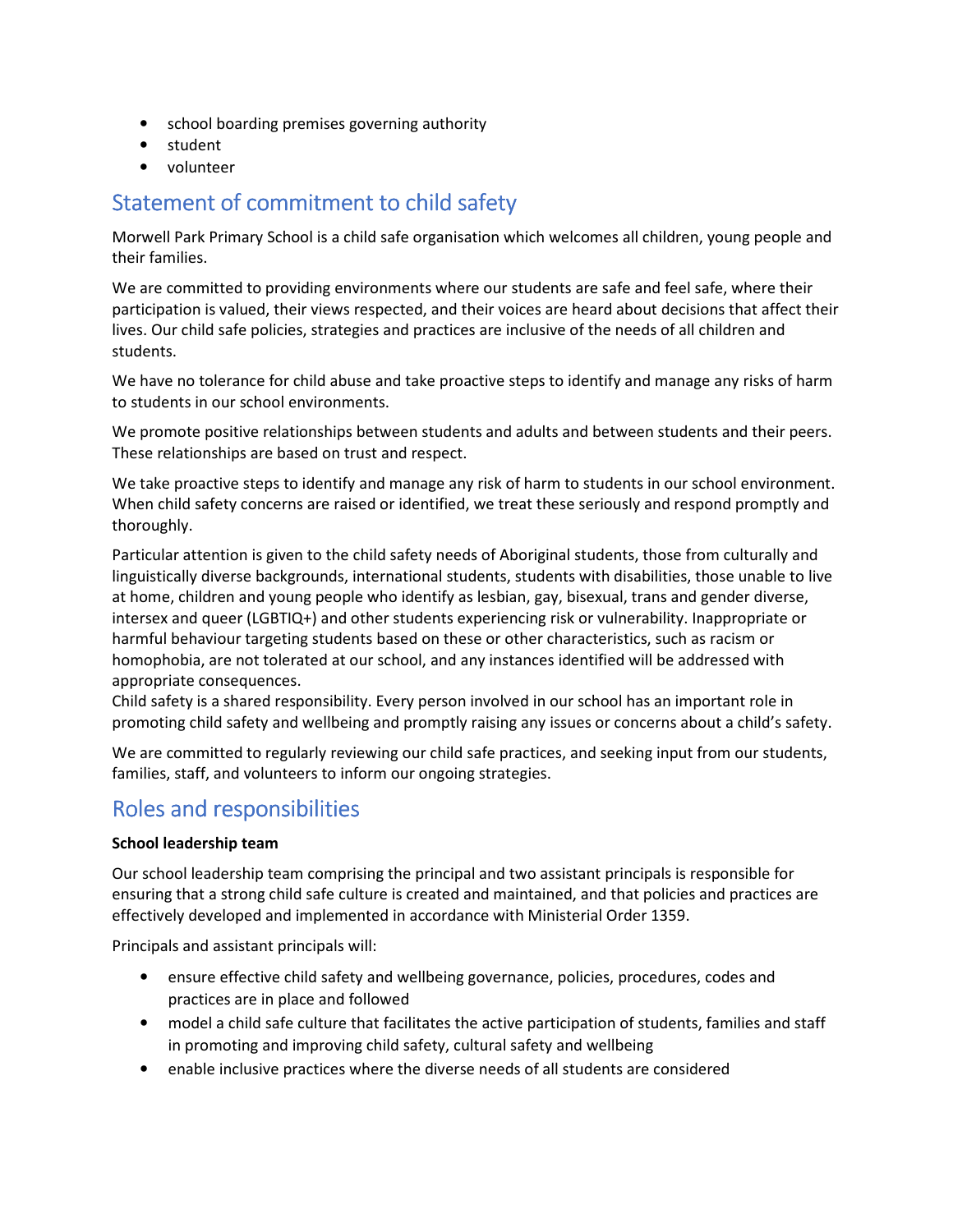- reinforce high standards of respectful behaviour between students and adults, and between students
- promote regular open discussion on child safety issues within the school community including at leadership team meetings, staff meetings and school council meetings
- facilitate regular professional learning for staff and volunteers (where appropriate) to build deeper understandings of child safety, cultural safety, student wellbeing and prevention of responding to abuse
- create an environment where child safety complaints and concerns are readily raised, and no one is discouraged from reporting an allegation of child abuse to relevant authorities.

#### School staff and volunteers

All staff and volunteers will:

- participate in child safety and wellbeing induction and training provided by the school or the Department of Education and Training, and always follow the school's child safety and wellbeing policies and procedures
- act in accordance with our Child Safety Code of Conduct
- identify and raise concerns about child safety issues in accordance with our Child Safety Responding and Reporting Obligations Policy and Procedures including following the Four Critical Actions for Schools
- ensure students' views are taken seriously and their voices are heard about decisions that affect their lives
- implement inclusive practices that respond to the diverse needs of students.

#### School council

In performing the functions and powers given to them under the Education and Training Reform Act 2006, school council members will:

- champion and promote a child safe culture with the broader school community
- ensure that child safety is a regular agenda item at school council meetings
- undertake annual training on child safety, (NOTE: school councils will use the Child Safe Standards School Council Training slide presentation available on PROTECT).
- approve updates to, and act in accordance with the Child Safety Code of Conduct to the extent that it applies to school council employees and members
- when hiring school council employees, ensure that selection, supervision, and management practices are child safe. At our school, school council employment duties are delegated to the principal who is bound by this policy.

#### Specific staff child safety responsibilities

Morwell Park Primary School has nominated a child safety champion (Simone Richardson) to support the principal to implement our child safety policies and practices, including staff and volunteer training.

• The responsibilities of the child safety champion are outlined at Guidance for child safety champions. Simone Richardson is also responsible for reviewing and updating the Child Safety Policy every 3 years.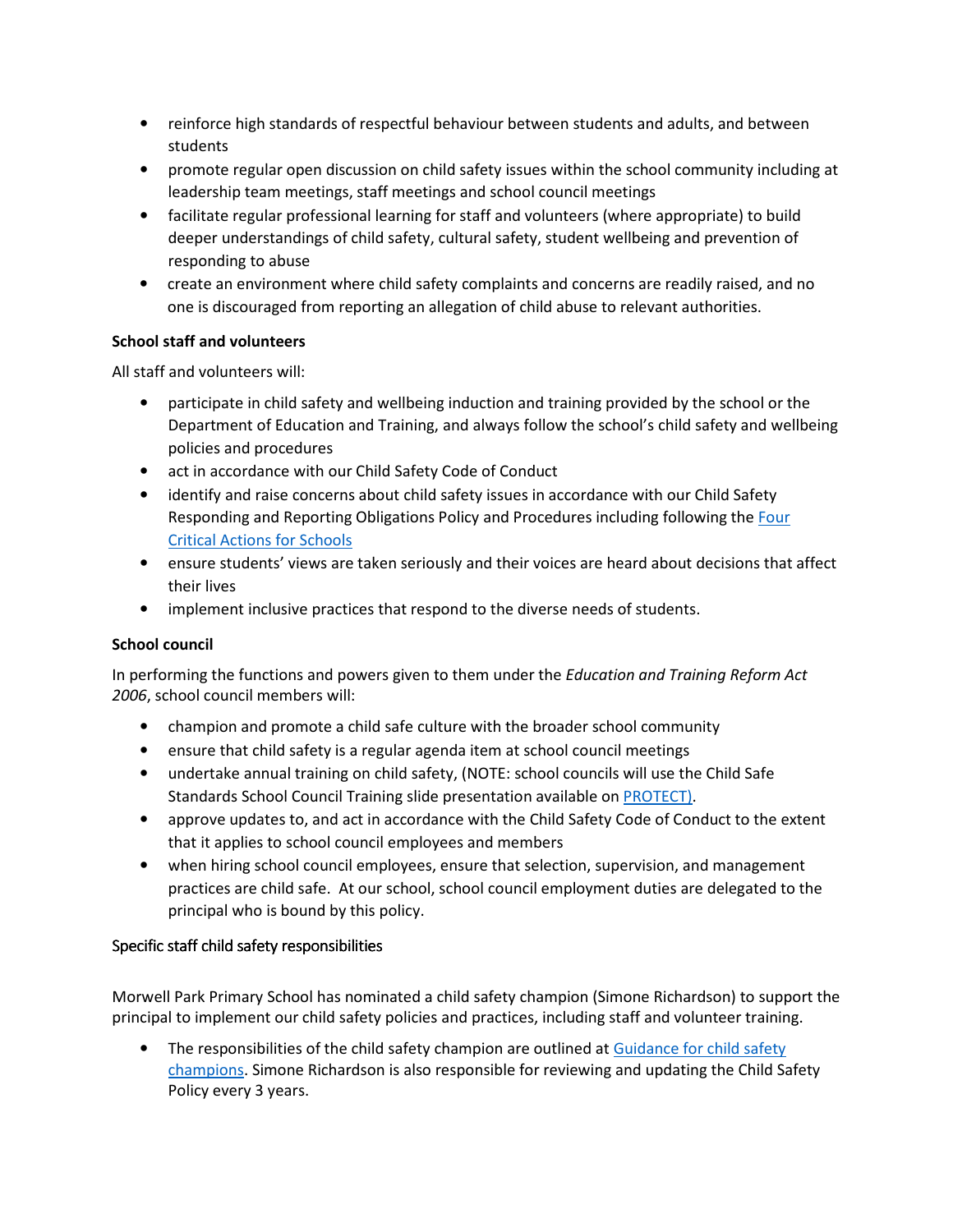- Chris Joustra is responsible for monitoring the school's compliance with the Child Safety and Wellbeing Policy. Anyone in our school community should approach the school princpal if they have any concerns about the school's compliance with the Child Safety and Wellbeing Policy.
- Chris Joustra is responsible for informing the school community about this policy, and making it publicly available
- Other specific roles and responsibilities are named in other child safety policies and procedures, including the Child Safety Code of Conduct, Child Safety Responding and Reporting Obligations (including Mandatory Reporting) Policy and Procedures, and Child Safety Risk Register.

# Child Safety Code of Conduct

Our Child Safety Code of Conduct sets the boundaries and expectations for appropriate behaviours between adults and students. It also clarifies behaviours that are not acceptable in our physical and online environments.

We ensure that students also know what is acceptable and what is not acceptable so that they can be clear and confident about what to expect from adults in the school.

The Child Safety Code of Conduct also includes processes to report inappropriate behaviour.

# Managing risks to child safety and wellbeing

At our school we identify, assess and manage risks to child safety and wellbeing in our physical and online school environments. These risks are managed through our child safety and wellbeing policies, procedures and practices, and in our activity specific risk registers, such as those we develop for off-site overnight camps, adventure activities and facilities and services we contract through third party providers for student use.

Our Child Safety Risk Register is used to record any identified risks related to child abuse alongside actions in place to manage those risks. Our school leadership team will monitor and evaluate the effectiveness of the actions in the Child Safety Risk Register at least annually.

# Establishing a culturally safe environment

At Morwell Park Primary School, we are committed to establishing an inclusive and culturally safe school where the strengths of Aboriginal culture, values and practices are respected.

We think about how every student can have a positive experience in a safe environment. For Aboriginal students, we recognise the link between Aboriginal culture, identity and safety and actively create opportunities for Aboriginal students and the Aboriginal community to have a voice and presence in our school planning, policies, and activities.

We have developed the following strategies to promote cultural safety in our school community:

- Begin events and meetings with a Welcome to Country or an Acknowledgement of Country as a standing agenda item. Use this as an opportunity to pause and reflect or open a discussion.
- Fly the Aboriginal and Torres Strait Islander flags on school grounds.
- Make Aboriginal voice part of decision making in matters that affect Aboriginal students. Be open to different ways of doing and expressing things.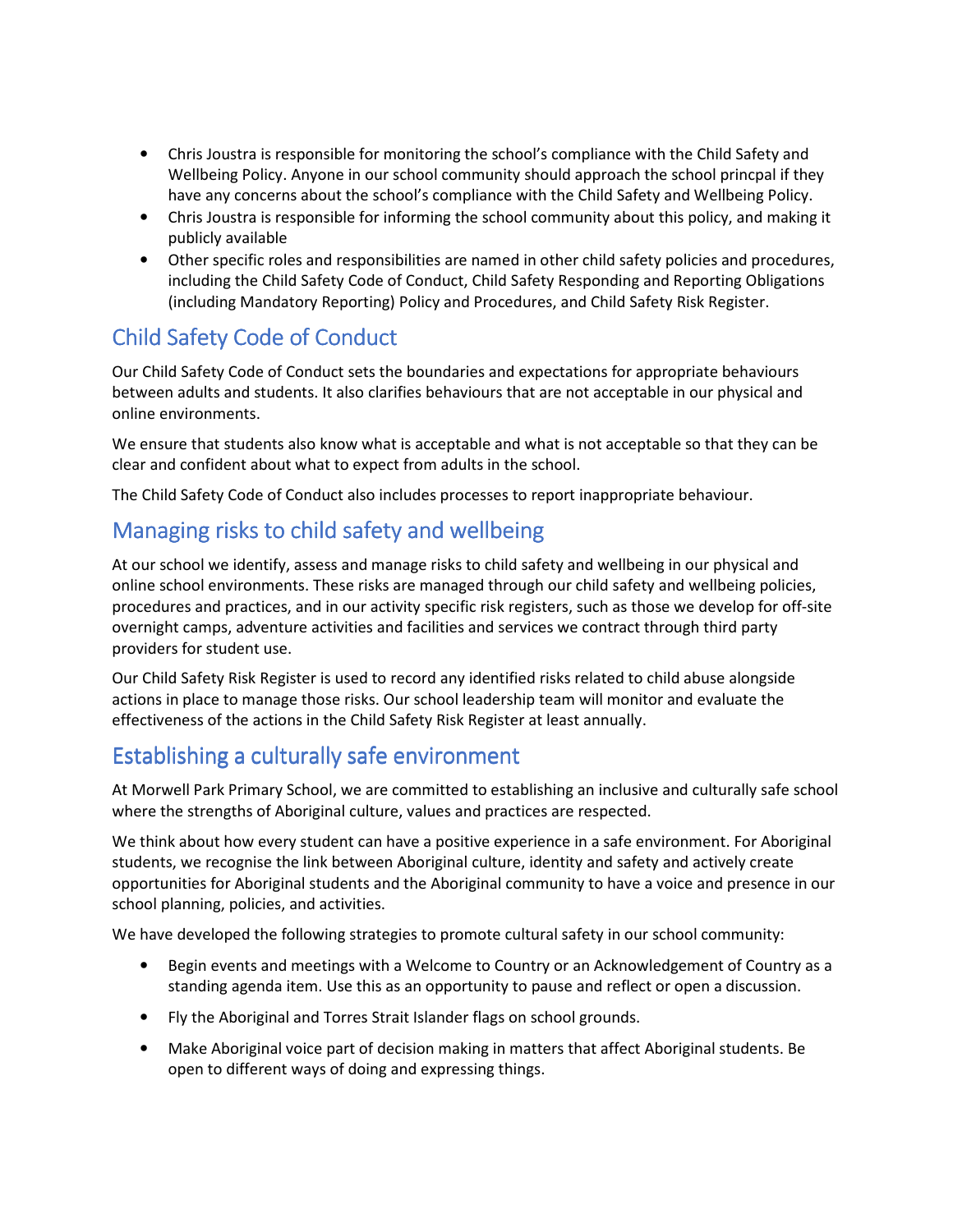- Celebrate the local Aboriginal community in communications with students, staff, volunteers and families. Share information through school newsletters, school assemblies, parent information nights.
- Lead on safety and inclusion for all Aboriginal students and their families. Learn more about Aboriginal histories and cultures, both locally and across Australia. Speak with respect and confidence about Aboriginal culture, knowledge systems and people.
- Build school wide knowledge of Aboriginal histories, cultures, perspectives, values, skills and attitudes.

### Student empowerment

To support child safety and wellbeing at Morwell Park Primary School, we work to create an inclusive and supportive environment that encourages students and families to contribute to our child safety approach and understand their rights and their responsibilities.

Respectful relationships between students are reinforced and we encourage strong friendships and peer support in the school to ensure a sense of belonging through implementing our whole school approach to Respectful Relationships, our student Code of Conduct and our school learning powers of being KIND, GRITTY and FOCUSED.

We inform students of their rights through our whole school approach to Respectful Relationships and give them the skills and confidence to recognise unsafe situations with adults or other students and to speak up and act on concerns relating to themselves or their peers. We ensure our students know who to talk to if they are worried or feeling unsafe and we encourage them to share concerns with a trusted adult at any time. Students and families can also access information on how to report concerns at https://www.morwellparkps.vic.edu.au/ or by contacting our Administration team.

When the school is gathering information in relation to a complaint about alleged misconduct or abuse of a child, we will listen to the complainant's account and take them seriously, check our understanding of the complaint, support the student and keep them (and their parents and carers, as appropriate) informed about progress.

### Family engagement

Our families and the school community have an important role in monitoring and promoting children's safety and wellbeing and helping children to raise any concerns.

To support family engagement, at Morwell Park Primary School we are committed to providing families and community with accessible information about our school's child safe policies and practices and involving them in our approach to child safety and wellbeing.

We will create opportunities for families to have input into the development and review of our child safety policies and practices and encourage them to raise any concerns and ideas for improvement.

We do this by:

- through the parent portal in SeeSaw, school website, newsletters, other communications, School Council meetings, Junior School Council, student, staff, and parent meetings etc.
- all of our child safety policies and procedures will be available for students and parents at https://www.morwellparkps.vic.edu.au/ or at school reception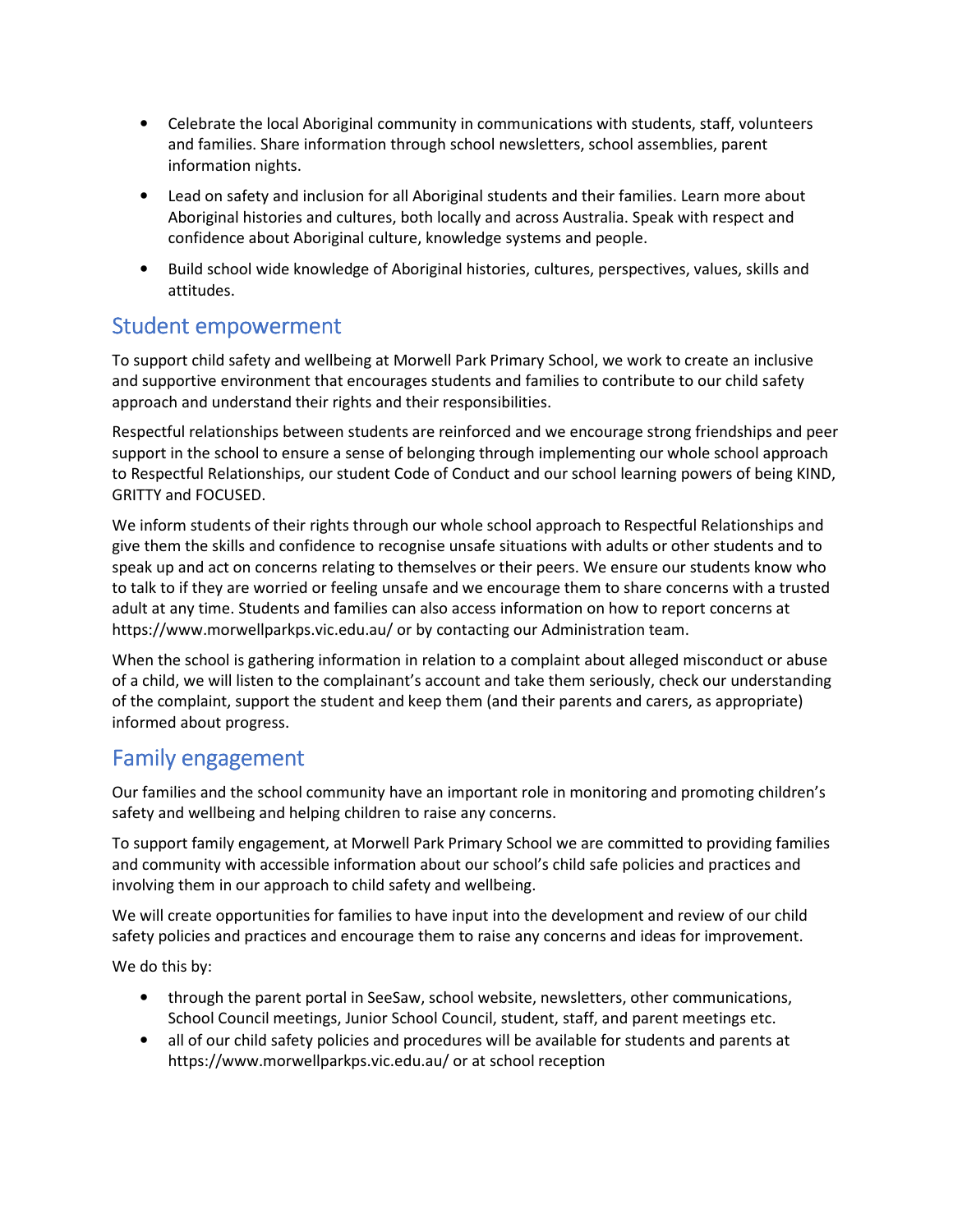- Newsletters and SeeSaw will inform families and the school community about any significant updates to our child safety policies or processes, and strategies or initiatives that we are taking to ensure student safety.
- PROTECT Child Safety posters will be displayed across the school

# Diversity and equity

As a child safe organisation, we celebrate the rich diversity of our students, families and community and promote respectful environments that are free from discrimination. Our focus is on wellbeing and growth for all.

We recognise that every child has unique skills, strengths and experiences to draw on.

We pay particular attention to individuals and groups of children and young people in our community with additional and specific needs. This includes tailoring our child safety strategies and supports to the needs of:

- Aboriginal children and young people
- children from culturally and linguistically diverse backgrounds
- children and young people with disabilities
- children unable to live at home or impacted by family violence
- international students
- children and young people who identify as LGBTIQ+.

Our Student Wellbeing and Engagement Policy provides more information about the measures we have in place to support diversity and equity.

# Suitable staff and volunteers

At Morwell Park Primary School, we apply robust child safe recruitment, induction, training, and supervision practices to ensure that all staff, contractors, and volunteers are suitable to work with children.

#### Staff recruitment

When recruiting staff, we follow the Department of Education and Training's recruitment policies and guidelines, available on the Policy and Advisory Library (PAL) at:

- Recruitment in Schools
- Suitability for Employment Checks
- School Council Employment
- Contractor OHS Management.

When engaging staff to perform child-related work, we:

- sight, verify and record the person's Working with Children clearance or equivalent background check such as a Victorian teaching registration
- collect and record:
	- $\circ$  proof of the person's identity and any professional or other qualifications
	- o the person's history of working with children
	- $\circ$  references that address suitability for the job and working with children.
	- o references that address suitability for the job and working with children.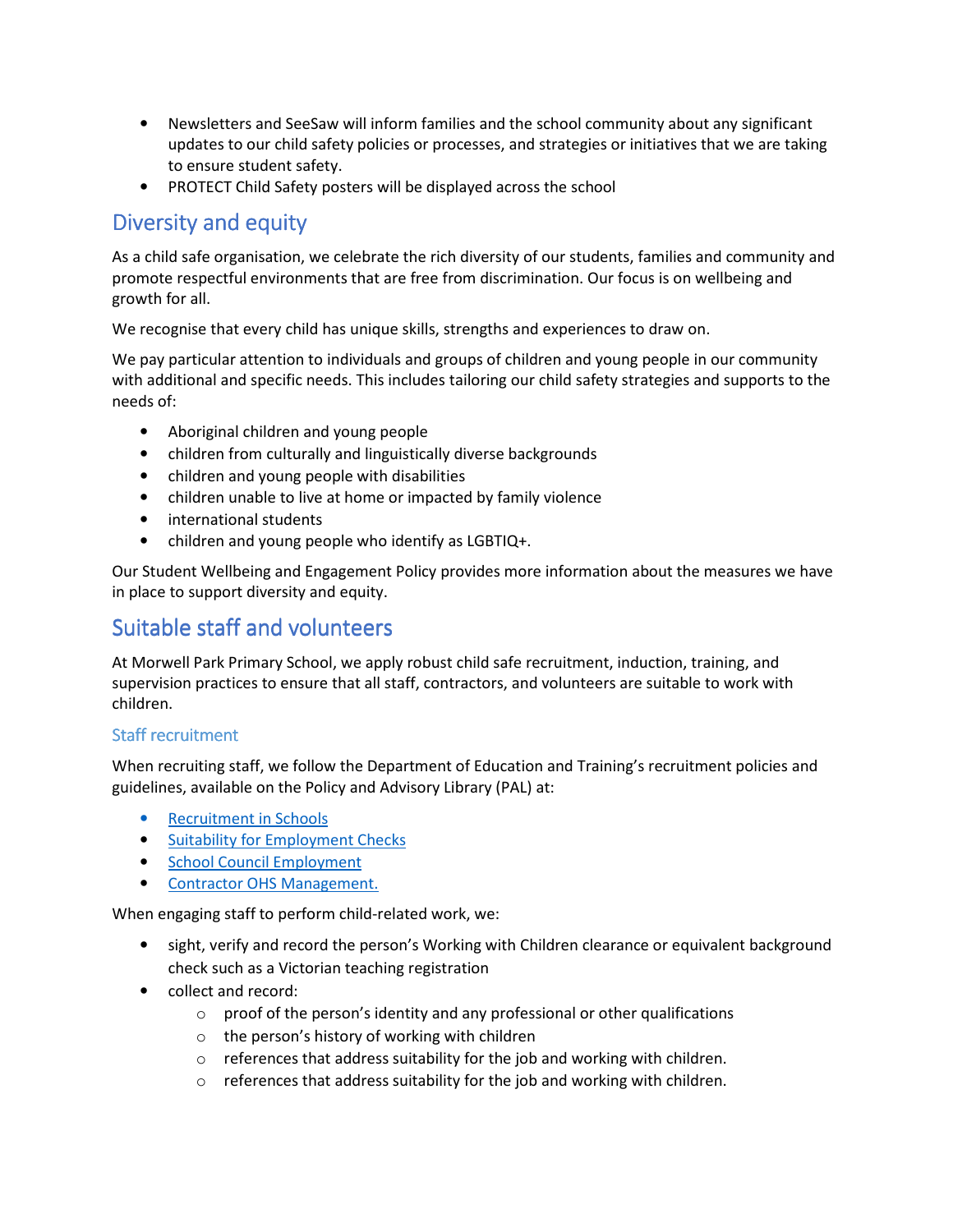#### Staff induction

All newly appointed staff will be expected to participate in our child safety and wellbeing induction program. The program will include a focus on:

- the Child Safety and Wellbeing Policy (this document)
- the Child Safety Code of Conduct
- the Child Safety Responding and Reporting Obligations (including Mandatory Reporting) Policy and Procedures and
- any other child safety and wellbeing information that school leadership considers appropriate to the nature of the role.

#### Ongoing supervision and management of staff

All staff engaged in child-connected work will be supervised appropriately to ensure that their behaviour towards children is safe and appropriate.

Staff will be monitored and assessed to ensure their continuing suitability for child-connected work. This will be done by annual performance reviews.

Inappropriate behaviour towards children and young people will be managed swiftly and in accordance with our school and department policies and our legal obligations. Child safety and wellbeing will be paramount.

#### Suitability of volunteers

All volunteers are required to comply with our Volunteers Policy, which describes how we assess the suitability of prospective volunteers and outlines expectations in relation to child safety and wellbeing induction and training, and supervision and management.

## Child safety knowledge, skills and awareness

Ongoing training and education are essential to ensuring that staff understand their roles and responsibilities and develop their capacity to effectively address child safety and wellbeing matters.

In addition to the child safety and wellbeing induction, our staff will participate in a range of training and professional learning to equip them with the skills and knowledge necessary to maintain a child safe environment.

Staff child safety and wellbeing training will be delivered at least annually and will include guidance on:

- our school's child safety and wellbeing policies, procedures, codes, and practices
- completing the Protecting Children Mandatory Reporting and Other Legal Obligations online module annually
- recognising indicators of child harm including harm caused by other children and students
- responding effectively to issues of child safety and wellbeing and supporting colleagues who disclose harm
- how to build culturally safe environments for children and students
- information sharing and recordkeeping obligations
- how to identify and mitigate child safety and wellbeing risks in the school environment.

Other professional learning and training on child safety and wellbeing, for example, training for our volunteers, will be tailored to specific roles and responsibilities and any identified or emerging needs or issues.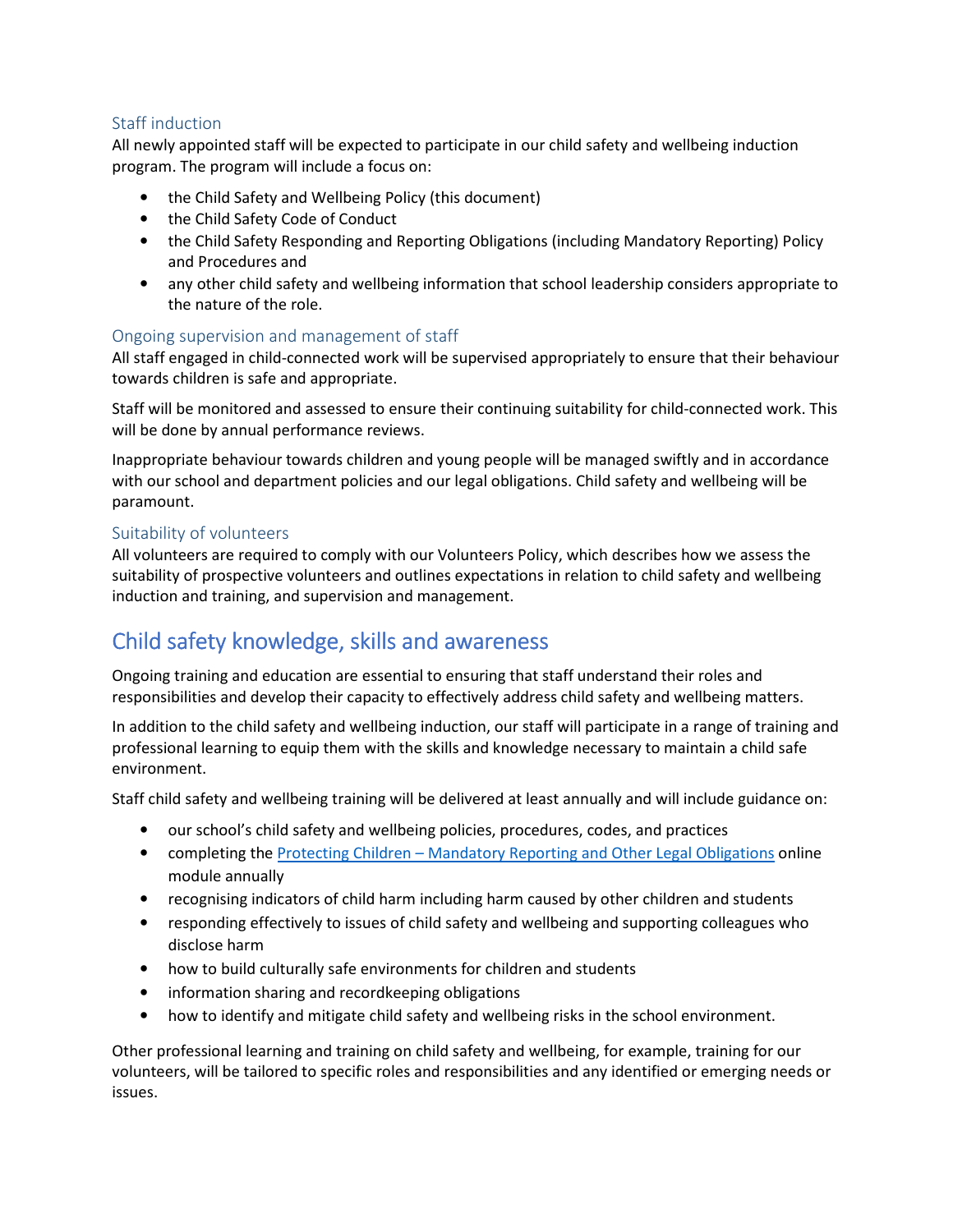#### School council training and education

To ensure our school council is equipped with the knowledge required to make decisions in the best interests of student safety and wellbeing, and to identify and mitigate child safety and wellbeing risks in our school environment, the council is trained at least annually. Training includes guidance on:

- individual and collective obligations and responsibilities for implementing the Child Safe Standards and managing the risk of child abuse
- child safety and wellbeing risks in our school environment
- Morwell Park Primary School child safety and wellbeing policies, procedures, codes and practices

## Complaints and reporting processes

Morwell Park Primary School fosters a culture that encourages staff, volunteers, students, parents, and the school community to raise concerns and complaints. This makes it more difficult for breaches of the code of conduct, misconduct or abuse to occur and remain hidden.

We have clear pathways for raising complaints and concerns and responding and this is documented in our school's Complaint Policy.

If there is an incident, disclosure, allegation or suspicion of child abuse, all staff and volunteers (including school council employees and homestay providers) must follow our Child Safety Responding and Reporting Obligations Policy and Procedures. Our policy and procedures address complaints and concerns of child abuse made by or in relation to a child or student, school staff, volunteers, contractors, service providers, visitors or any other person while connected to the school.

As soon as any immediate health and safety concerns are addressed, and relevant school staff have been informed, we will ensure our school follows:

- the Four Critical Actions for complaints and concerns relating to adult behaviour towards a child
- the Four Critical Actions: Student Sexual Offending for complaints and concerns relating to student sexual offending

Our Student Wellbeing and Engagement Policy and Bullying Prevention Policy cover complaints and concerns relating to student physical violence or other harmful behaviours.

## **Communications**

Morwell Park Primary School is committed to communicating our child safety strategies to the school community through:

- ensuring that key child safety and wellbeing policies are available on our website including the Child Safety and Wellbeing Policy (this document), Child Safety Code of Conduct, and the Child Safety Responding and Reporting Obligations (including Mandatory Reporting) Policy and Procedure
- displaying PROTECT around the school
- updates in our school newsletter
- ensuring that child safety is a regular agenda item at school leadership meetings, staff meetings and school council meetings.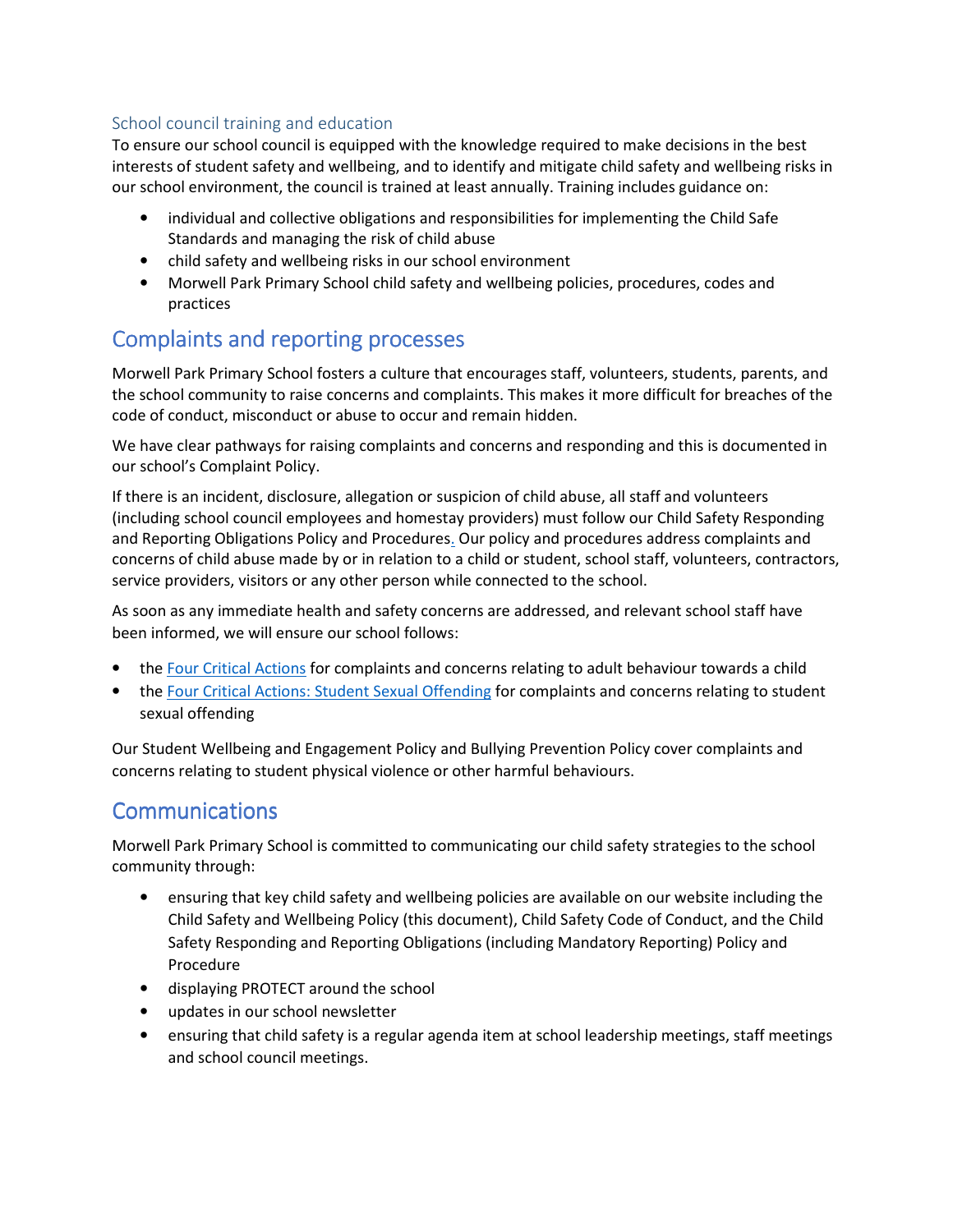# Privacy and information sharing

Morwell Park Primary School collects, uses, and discloses information about children and their families in accordance with Victorian privacy laws, and other relevant laws. For information on how our school collects, uses and discloses information refer to: Schools' Privacy Policy.

### Records management

We acknowledge that good records management practices are a critical element of child safety and wellbeing and manage our records in accordance with the Department of Education and Training's policy: Records Management – School Records

## Review of child safety practices

At Morwell Park Primary School, we have established processes for the review and ongoing improvement of our child safe policies, procedures, and practices.

We will:

- review and improve our policy every 2 years or after any significant child safety incident
- analyse any complaints, concerns, and safety incidents to improve policy and practice
- act with transparency and share pertinent learnings and review outcomes with school staff and our school community.

### Related policies and procedures

This Child Safety and Wellbeing Policy is to be read in conjunction with other related school policies, procedures, and codes. These include our:

- Bullying Prevention Policy
- Child Safety Responding and Reporting Obligations Policy and Procedures
- Child Safety Code of Conduct
- Complaints Policy
- Digital Learning Policy
- Inclusion and Diversity Policy
- Student Wellbeing and Engagement Policy
- Visitors Policy
- Volunteers Policy

#### Related Department of Education and Training policies

- Bullying Prevention and Response Policy
- Child and Family Violence Information Sharing Schemes
- Complaints Policy
- Contractor OHS Management Policy
- Digital Learning in Schools Policy
- Family Violence Support
- Protecting Children: Reporting Obligations Policy
- Policy and Guidelines for Recruitment in Schools
- Reportable Conduct Policy
- Student Wellbeing and Engagement Policy